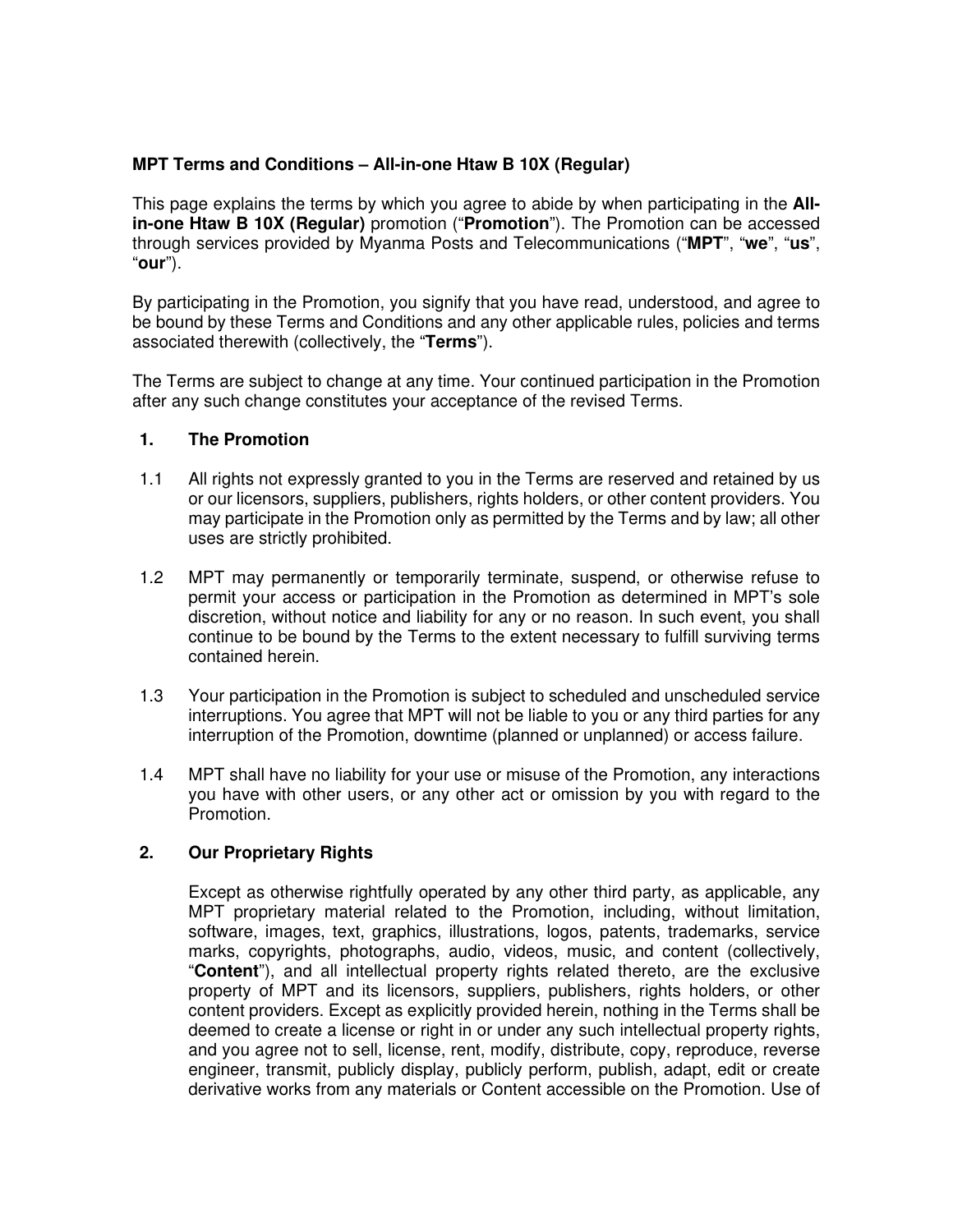the Content for any purpose not expressly permitted by the Terms is strictly prohibited.

## **3. Promotion Period**

The Promotion is available from 22 January 2022 until further notice ("**Promotion Period**").

# **4. Eligibility**

- 4.1 The Promotion is intended for MPT GSM/WCDMA Prepaid (Swe/Shal/Shwe) users (who are thirteen (13) years of age or older. If you are under eighteen (18) years of age you may participate in the Promotion only if you either are an emancipated minor or possess legal parental or guardian consent, and are fully able and competent to enter into the terms, conditions, obligations, affirmations, representations, and warranties set forth in the Terms, and to abide by and comply with the Terms.
- 4.2 MPT CDMA, Postpaid, Base Tariff, and non-active users are not eligible to participate in the Promotion.

# **5. How to Enter**

5.1 To enter the Promotion, Participants may subscribe to the following 10X Htaw Pack ("**Packs**") by dialing \*106#, \*5010# or through any channel, including SMS, MPT4U, Web SC, DMS, CRM, Billing Portal, Mobile Money, and SDP channels.

| 10X Htaw B<br><b>Balance</b>                                       | 10 <sub>X</sub><br>Htaw B<br>Validity | Subscription             |                    |                       |                                     | <b>Balance</b> |
|--------------------------------------------------------------------|---------------------------------------|--------------------------|--------------------|-----------------------|-------------------------------------|----------------|
|                                                                    |                                       | <b>SMS</b>               | <b>Direct USSD</b> | Common<br><b>USSD</b> | <b>Others</b>                       | <b>Check</b>   |
| 3,000Ks Main Balance<br>$= 30,000$ Ks 10X Htaw<br><b>B</b> Balance | 15Days                                | Send<br>30000 to<br>1332 | *5010*1*1#         | *5010#                | MPT4U,<br>Web SC,<br>DMS,<br>CRM,   | $*224#$        |
| 5,000Ks Main Balance<br>= 50,000Ks 10X Htaw<br><b>B</b> Balance    | 30Days                                | Send<br>50000 to<br>1332 | *5010*2*1#         |                       | <b>Billing</b><br>Portal,<br>Mobile |                |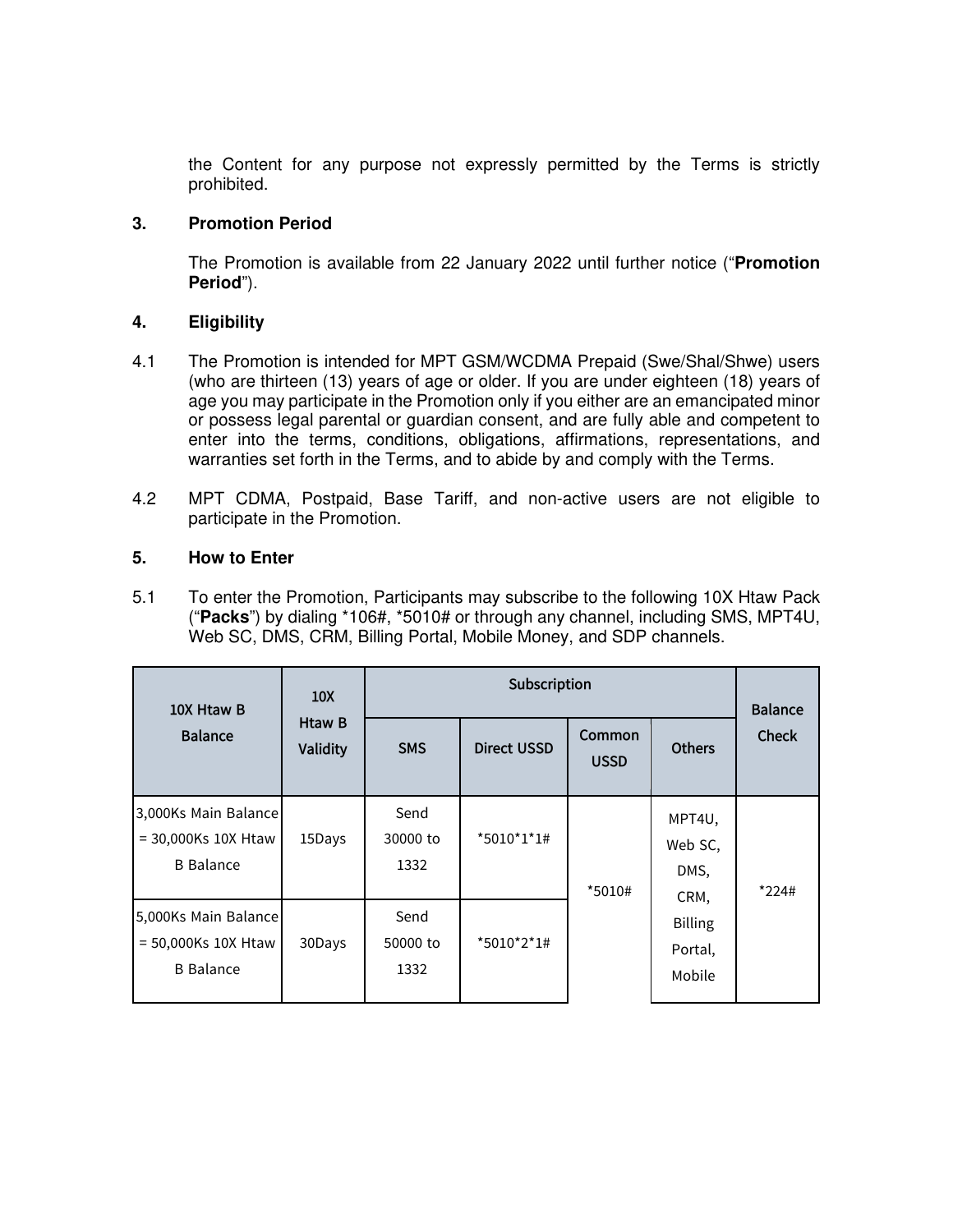| 10,000Ks Main          |        | Send      |            | Money,    |  |
|------------------------|--------|-----------|------------|-----------|--|
| Balance = $100,000$ Ks | 90Days | 100000 to | *5010*3*1# | and SDP   |  |
| 10X Htaw B Balance     |        | 1332      |            | channels. |  |
|                        |        |           |            |           |  |

- 5.2 When you purchase a Pack, you current balance will be increased **up to** 10 times.
- 5.3 Multi-purchase is allowed. In this case, the balance will be merged and the validity period will be based on the latest Pack purchased.

## 6. **Use of Balance; Exclusions**

- 6.1 When you subscribe to the Pack, you can win **up to** 100x of Htaw B balance by playing one (1) chance of "Hti Tine Htaw/ Htaw B Hti Pauk". The Htaw B balance won may be used with special rates of data (10.7Ks/MB), MPT calls (32.5Ks/minute), and MPT-to-MPT SMS (20 Ks).
- 6.2 The Promotion is eligible for Hti Pauk chances.
- 6.3 Gift function is allowed in the Promotion.
- 6.4 10X Htaw B balance cannot be used to purchase data packs, voice packs, and other packages.
- 6.5 10X Htaw B balance is non-transferable and non-refundable.
- 6.6 Carry over of balance is not included. Unused remaining balance as of expiry date of the Pack will be forfeited.
- 6.7 The balance cannot be merged with other 7X Htaw B and 5X Htaw B balances.

### **7. Charges**

- 7.1 You authorize MPT to actually deduct from your account the Pack Price based on your choice of Pack. You are responsible for any and all charges based on your confirmed choice of Pack.
- 7.2 Data charges may apply for your browsing and downloading of content. Please note that all charges for the Promotion include 15% Commercial Tax for Internet and 5% Commercial tax for Voice and SMS.
- 7.3 You are responsible for the actions of any third party with whom you are sharing your mobile internet including, but not limited to, subscription to the Promotion.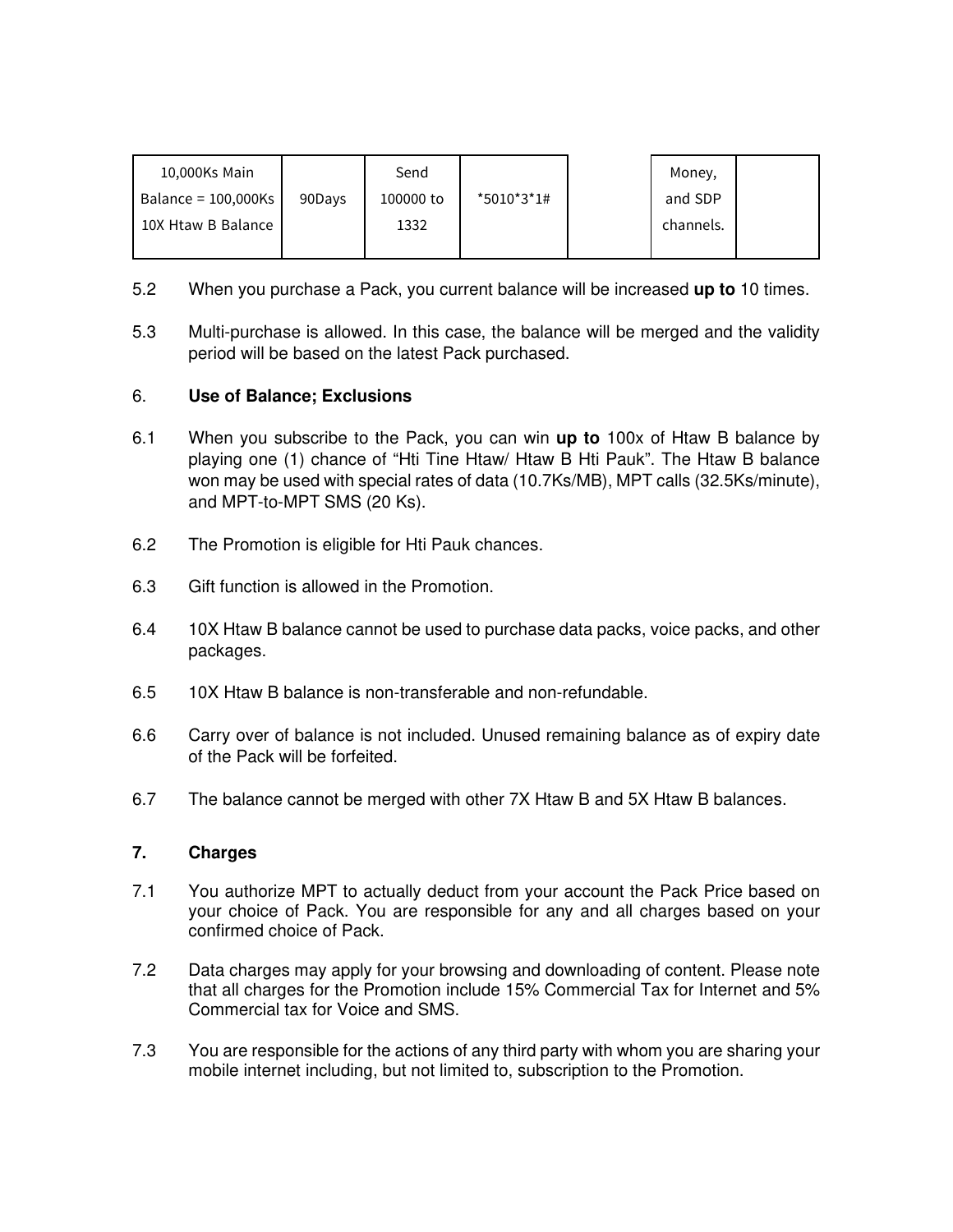### **8 Disqualification of Participants**

MPT has the discretion to disqualify a participant whom it suspects to be undertaking or in connection with any unusual or suspicious activities, without prior notice or without needing to give any reasons for doing so.

### **9 Marketing and Promotion**

The participants agree and consent to MPT collecting, using, disclosing and sharing amongst themselves the Participants' personal data, and disclosing such personal data to MPT's authorised service providers and relevant third parties for purposes which are necessary or reasonably incidental to the Promotion, and to market, advertise and/or promote the goods or services of MPT, including without limitation using videos and/or images of the Participants for publicity purposes.

### **10 Indemnity**

You agree to defend, indemnify and hold harmless MPT and its subsidiaries, joint operation partner, agents, managers, and other affiliated companies, and their employees, contractors, agents, officers and directors, from and against any and all claims, damages, obligations, losses, liabilities, costs or debt, and expenses (including but not limited to attorneys' fees) arising from: (i) your use of and access to the Promotion, including any data or content transmitted or received by you; (ii) your violation of any term of the Terms, including without limitation your breach of any of the representations and warranties herein; (iii) your violation of any third-party right, including without limitation any right of privacy, publicity rights or intellectual property rights; (iv) your violation of any law, rule or regulation of the Union of Myanmar or any other country; (v) any claim or damages that arise as a result of any information submitted or received by you through the Promotion; or (vi) any other party's access and use of the Promotion through your phone number (registered or unregistered), handset, or other device.

## **11 Disclaimers of Warranties and Limitation of Liability**

- 11.1 THE PROMOTION AND ALL INFORMATION, CONTENT, MATERIALS, PRODUCTS (INCLUDING SOFTWARE) AND OTHER SERVICES INCLUDED IN OR OTHERWISE MADE AVAILABLE TO YOU THEREIN ARE PROVIDED ON AN "AS IS" AND "AS AVAILABLE" BASIS. MPT MAKES NO REPRESENTATIONS OR WARRANTIES OF ANY KIND, EXPRESS OR IMPLIED, AS TO THE OPERATION OF THE PROMOTION, OR THE INFORMATION, INCLUDING ITS ACCURACY, CONTENT, MATERIALS, PRODUCTS (INCLUDING SOFTWARE) OR OTHER SERVICES INCLUDED IN OR OTHERWISE MADE AVAILABLE TO YOU THROUGH THE PROMOTION. YOU EXPRESSLY AGREE THAT YOUR USE OF THE PROMOTION IS AT YOUR SOLE RISK.
- 11.2 MPT WILL NOT BE LIABLE FOR ANY DAMAGES OF ANY KIND ARISING FROM THE USE OF THE PROMOTION, OR FROM ANY INFORMATION, CONTENT, MATERIALS, PRODUCTS (INCLUDING SOFTWARE) OR OTHER SERVICES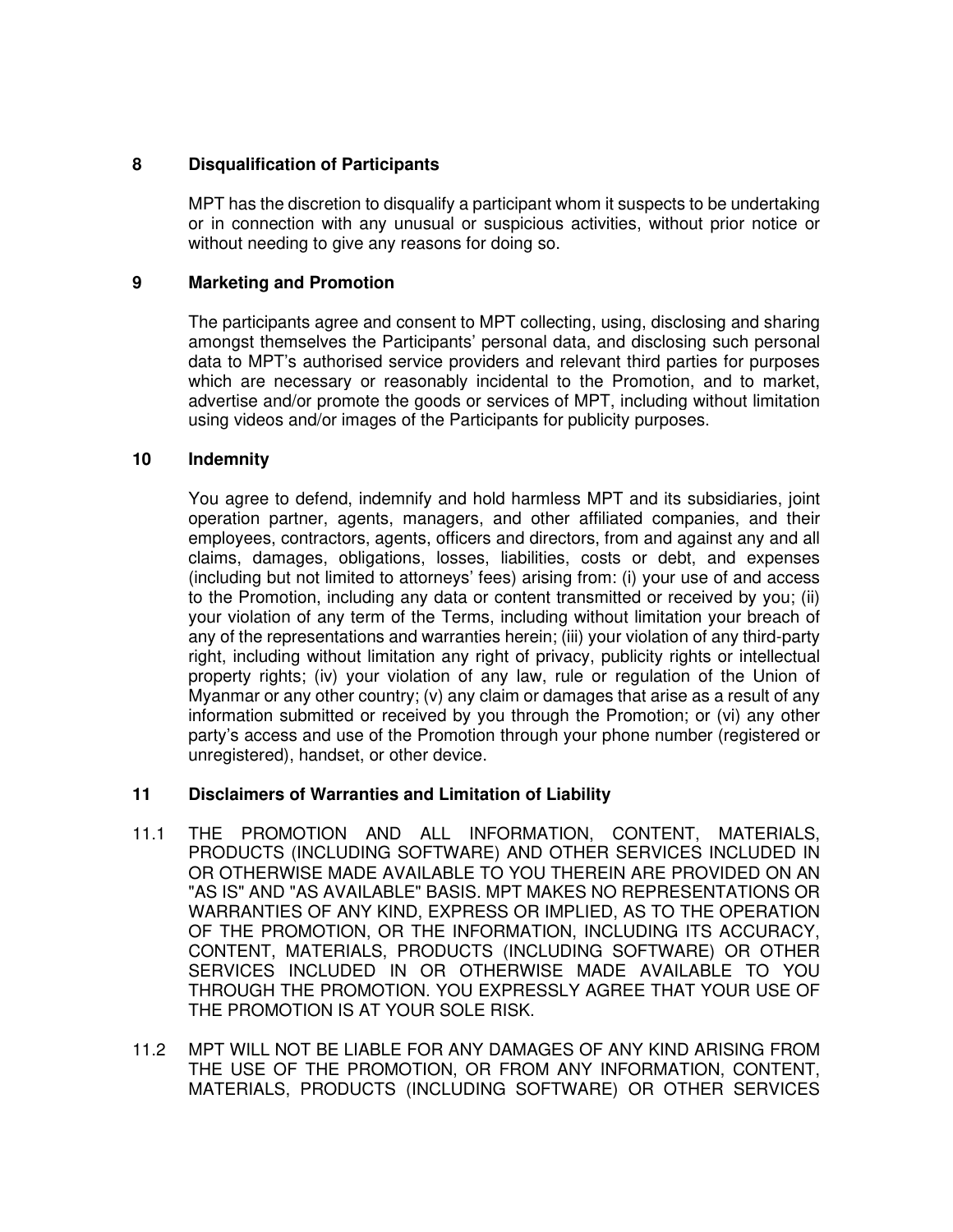INCLUDED IN OR OTHERWISE MADE AVAILABLE TO YOU THROUGH THE PROMOTION, INCLUDING, BUT NOT LIMITED TO DIRECT, INDIRECT, INCIDENTAL, PUNITIVE, AND/OR CONSEQUENTIAL DAMAGES.

- 11.3 IN ENTERING THE PROMOTION, YOU AGREE TO HEREBY RELEASE AND FOREVER DISCHARGE MPT, AND TO INDEMNIFY MPT FROM ANY AND ALL CLAIMS, DEMANDS, RIGHTS, CAUSE OF ACTION OR ANY NATURE OR KIND, ARISING FROM AND BY REASON OF ANY AND ALL LOSS, INJURY, DAMAGE OR LIABILITY AND THE CONSEQUENCES THEREOF WHETHER DIRECT OR CONSEQUENTIAL IN CONNECTION WITH THE PROMOTION, REGARDLESS OF THE CAUSE THEREOF, AND EVEN IF MPT HAS BEEN ADVISED OF THE POSSIBILITY THEREOF, INCLUDING WITHOUT LIMITATION, ANY INJURY TO ANY PERSONS OR ANY DAMAGE CAUSED TO ANY PROPERTY WHILE PARTICIPATING IN THE PROMOTION OR ARISING OUT OF, OR IN CONNECTION WITH, THE USE OF THE PACKS/DATA.
- 11.4 TO THE FULLEST EXTENT PERMISSIBLE BY APPLICABLE LAW, MPT DISCLAIMS ALL WARRANTIES, EXPRESS OR IMPLIED, INCLUDING, BUT NOT LIMITED TO, IMPLIED WARRANTIES OF MERCHANTABILITY AND FITNESS FOR A PARTICULAR PURPOSE.
- 11.5 MPT DOES NOT WARRANT THAT THE PROMOTION, INFORMATION, CONTENT, MATERIALS, PRODUCTS (INCLUDING SOFTWARE) OR OTHER SERVICES INCLUDED IN OR OTHERWISE MADE AVAILABLE TO YOU THEREIN, MPT SERVERS OR ELECTRONIC COMMUNICATIONS SENT FROM MPT ARE FREE OF VIRUSES OR OTHER HARMFUL COMPONENTS.

#### 12 **Third Party Content**

The Promotion may aggregate content obtained or provided by third parties, including ("**Third Party Content**"). As such, MPT is not responsible for such Third Party Content or any linked websites associated with Third Party Content. Reference to any information, products or services of third parties does not constitute or imply endorsement, sponsorship or recommendation by MPT.

#### 13 **General**

- 13.1 The terms and conditions of any third party will apply to the Promotion, where applicable.
- 13.2 The Terms are subject to the **latest** MPT General Terms and Conditions ("**GTC**") which can be found at: https://www.mpt.com.mm/en/terms-conditions-ver-2/. In the event of a conflict between the terms of these Terms and the GTC, the Terms shall prevail.